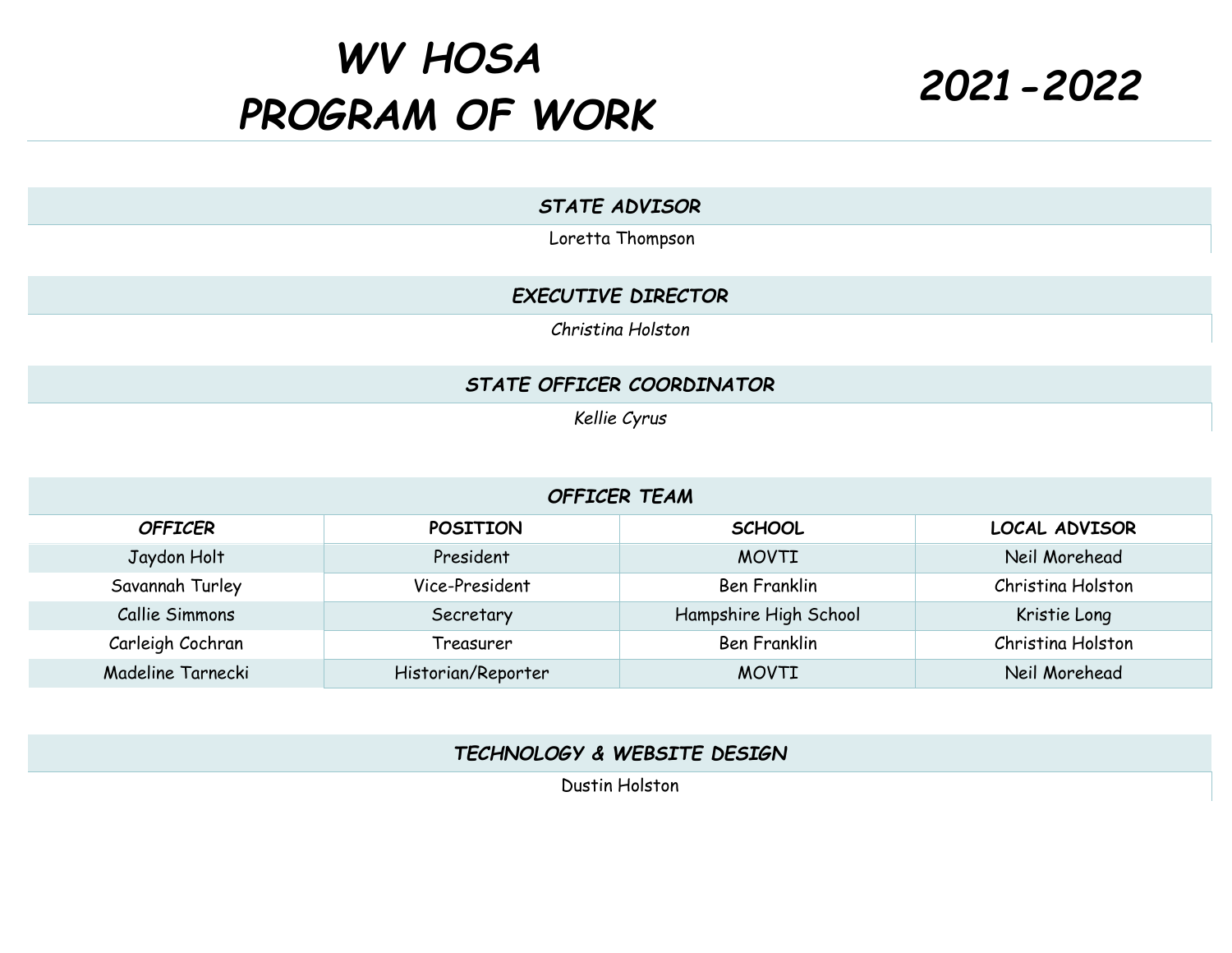|  |  |  | WV HOSA BOARD OF DIRECTORS |  |
|--|--|--|----------------------------|--|
|--|--|--|----------------------------|--|

| Position                                   | Name                   | Employer                                                                                     |  |  |  |
|--------------------------------------------|------------------------|----------------------------------------------------------------------------------------------|--|--|--|
| Chair                                      |                        |                                                                                              |  |  |  |
| Chair-Elect                                |                        |                                                                                              |  |  |  |
| Secretary/Treasurer                        | Andrea Clark           | Mingo Central High School                                                                    |  |  |  |
| State Advisor                              | Loretta Thompson       | Boone Career Center                                                                          |  |  |  |
| <b>Executive Director</b>                  | Christina Holston      | Ben Franklin Career Center                                                                   |  |  |  |
| State Officer Coordinator                  | Kellie Cyrus           | Cabell County CTC                                                                            |  |  |  |
| <b>WV HOSA President</b>                   | Jaydon Holt            | Student: MOVTI                                                                               |  |  |  |
| WV HOSA Vice-President                     | Savannah Turley        | Student: Ben Franklin                                                                        |  |  |  |
| WV HOSA Secretary                          | Callie Simmons         | Student: Hampshire High School                                                               |  |  |  |
| WV HOSA Secretary/Reporter                 | Madeline Tarnecki      | Student: MOVTI                                                                               |  |  |  |
| Region 1 Local Advisor                     | Neil Morehead          | <b>MOVTI</b>                                                                                 |  |  |  |
| Region 2 Local Advisor                     | Tina Nolen             | Ben Franklin Career Center                                                                   |  |  |  |
| Region 3 Local Advisor                     | Kristie Long           | Hampshire High School                                                                        |  |  |  |
| Region 4 Local Advisor                     |                        |                                                                                              |  |  |  |
| Region 5 Local Advisor                     |                        |                                                                                              |  |  |  |
| Region 6 Local Advisor                     |                        |                                                                                              |  |  |  |
| Industry Representative                    |                        |                                                                                              |  |  |  |
| Industry Representative                    |                        |                                                                                              |  |  |  |
| Administrator                              |                        |                                                                                              |  |  |  |
| <b>WVDE CTE Representative</b>             | Deanna Canterbury-Penn | <b>WVDE</b>                                                                                  |  |  |  |
| <b>WVDE HSE Representative</b>             | <b>Ashley Torres</b>   | <b>WVDE</b>                                                                                  |  |  |  |
| Post-Secondary Education<br>Representative | <b>Rick Yocke</b>      | Marshall University<br>Adult & Continuing Education<br>Career & Technical Center<br>Teaching |  |  |  |
| Post-Secondary Education<br>Representative | Pam Meadows            | Marshall University<br>School of Health Professions                                          |  |  |  |
| WV HOSA Alumni                             |                        |                                                                                              |  |  |  |
| Member at Large                            |                        |                                                                                              |  |  |  |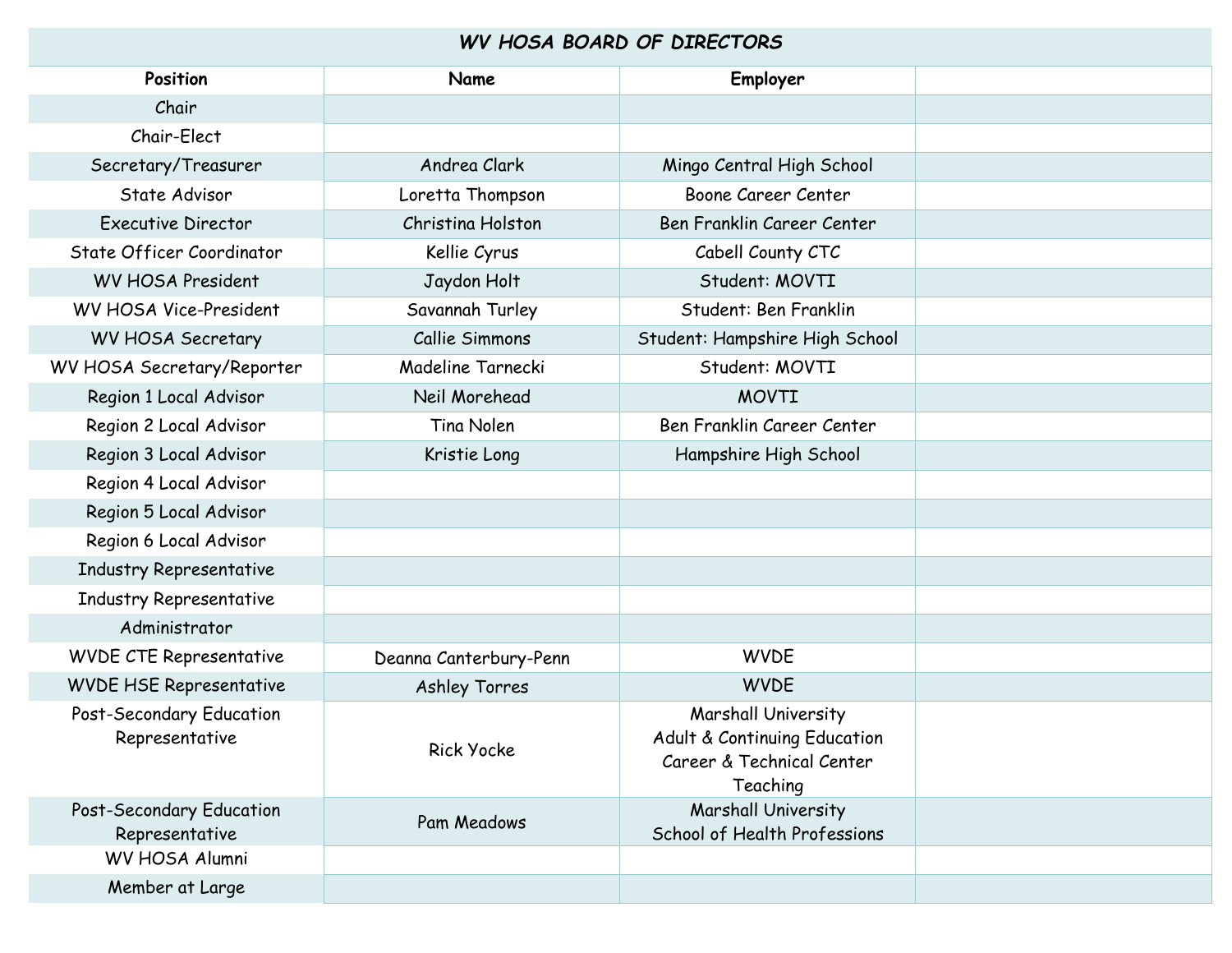| <b>CONFERENCES</b><br><b>TRAININGS</b>        | <b>LOCATION</b>                                 | <b>DATE TO</b><br><b>BEGIN</b> | DATE DUE/<br><b>END DATE</b> | PERSON(S)<br><b>RESPONSIBLE</b>                                                | <b>RESOURCES</b><br><b>REQUIRED</b>                                                                           |
|-----------------------------------------------|-------------------------------------------------|--------------------------------|------------------------------|--------------------------------------------------------------------------------|---------------------------------------------------------------------------------------------------------------|
| New Officer Training                          | The Resort at Glade Springs<br>Daniels, WV      | 8.2.2021                       | 8.4.2021                     | <b>Executive Council</b><br>New Officers<br>Officer Advisors                   | <b>Training Materials</b>                                                                                     |
| Membership Drive                              | Statewide                                       | 8.1.2021                       | 12,31,2021                   | Statewide                                                                      | \$25 Membership Fee<br>Register before October<br>15 <sup>th</sup> for HOSA 100 Clubs<br>Recognition          |
| WV HOSA Board of<br>Directors Meeting         | Virtual                                         | 9.22.2021<br>3:30 PM           | 9.22.2020<br>5:00 PM         | <b>Board Members</b>                                                           | Microsoft Teams<br><b>Meeting Invitation Link</b>                                                             |
| Washington Leadership<br>Academy              | Hilton Alexandria Mark<br>Center Alexandria, VA | 9.25.21                        | 9.28.2021                    | State Officer Coord.<br><b>Officer Team</b>                                    | \$500 Registration                                                                                            |
| State Advisors<br>Management<br>Conference    | Hilton Alexandria Mark<br>Center Alexandria, VA | 9.27.2021                      | 9.30.2021                    | State Advisor                                                                  | N/A                                                                                                           |
| Fall Leadership<br>Conference                 | Days Inn Conference Center<br>Flatwoods, WV     | 10.12.2021                     | 10.13.2021                   | <b>Executive Council</b><br><b>Officer Team</b><br>Registered<br>HOSA Chapters | \$40 Registration<br>Activities Equipment &<br><b>Supplies</b>                                                |
| WV HOSA Board of<br>Directors Meeting         | Virtual                                         | 3.09.2022<br>3:30 PM           | 3.09.2022<br>5:00 PM         | <b>Board Members</b>                                                           | Microsoft Teams<br><b>Meeting Invitation Link</b>                                                             |
| State Leadership<br>Conference                | Marshall University<br>Huntington, WV           | 03.18.2022                     | 03.19.2022                   | <b>Executive Council</b><br><b>Officer Team</b><br>Registered<br>HOSA Chapters | \$55 Registration w/o<br>Buffet<br>\$60 Registration<br>w/Buffet<br>Conference Equipment &<br><b>Supplies</b> |
| 2022-2023 New<br><b>Officer Training</b>      | The Resort at Glade Springs<br>Daniels, WV      | 04.06.2022                     | 04.09.2022                   | Executive Council<br>New Officers<br>Officer Advisors                          | <b>Training Materials</b>                                                                                     |
| <b>International</b><br>Leadership Conference | Gaylord Opryland Resort<br>Nashville, TN        | 6.22.2022                      | 6.25.2022                    | State Advisor<br>New Officer Team<br>Eligible HOSA Members                     | <b>Registration Fee TBD</b><br><b>Charter Buses</b>                                                           |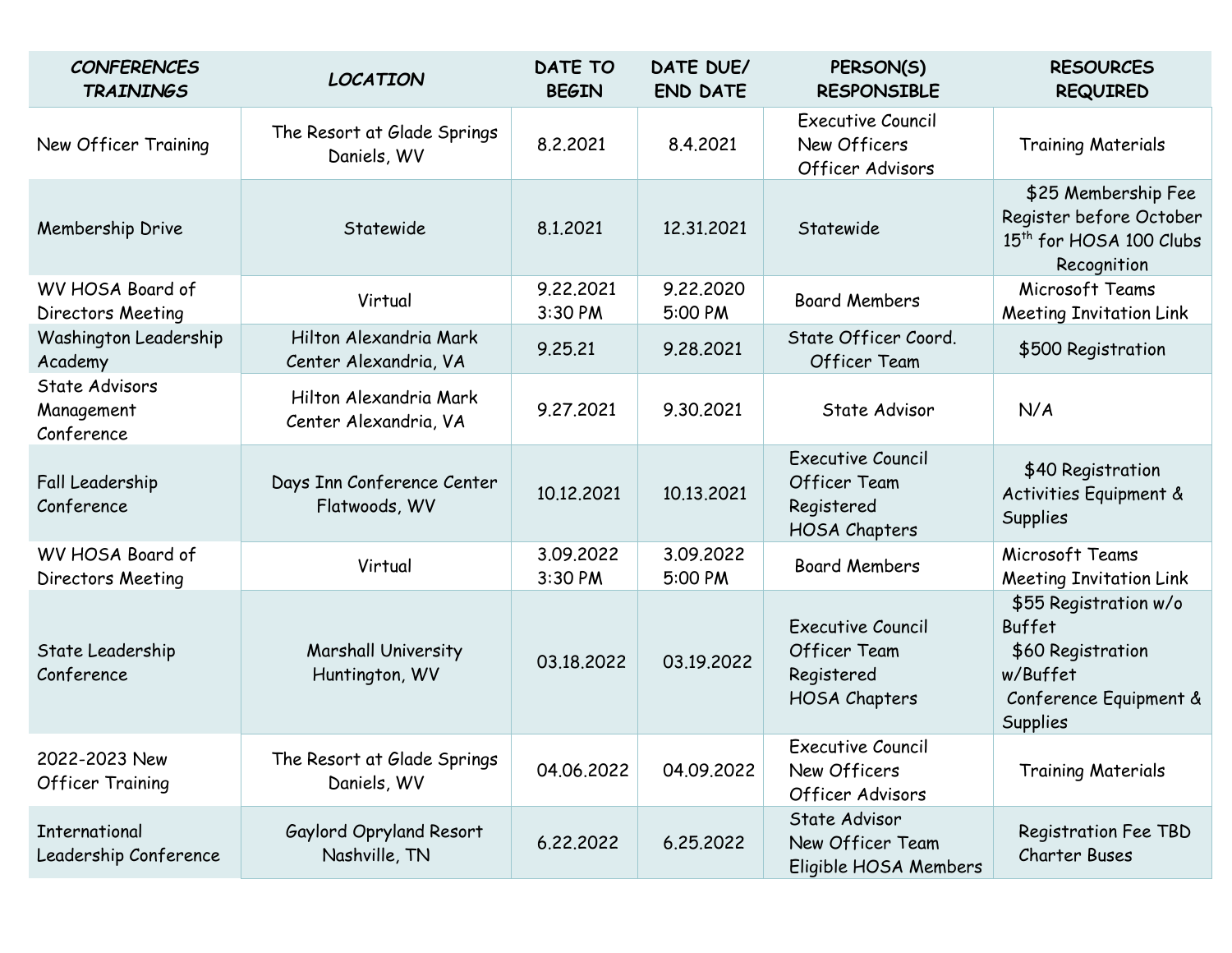| FALL LEADERSHIP CONFERENCE                          |                                 |                                 |                                   |  |
|-----------------------------------------------------|---------------------------------|---------------------------------|-----------------------------------|--|
| <b>ACTIVITY</b>                                     | <b>START DATE</b>               | <b>END DATE/DEADLINE</b>        | <b>COMMENTS</b>                   |  |
| Conference Registration                             | 8.22.2021                       | 9.17.2021                       | \$40 Registration; Non-refundable |  |
| Conference Preparation                              | 10.10.2021<br>$6:00 \text{ pm}$ | 10.11.2021<br>$9:00 \text{ pm}$ | Executive Council & Officer Team  |  |
| Conference Day 1                                    | 10.12.2021<br>$8:30$ am         | 10.12.2021<br>$3:00 \text{ pm}$ |                                   |  |
| Conference Day 2                                    | 10.13.2021<br>$8:30$ am         | 10.13.2021<br>$3:00$ pm         |                                   |  |
| Cathy Alexander Scholarship<br><b>Basket Raffle</b> | Each Conference Day             |                                 | <b>Chapters to Bring Baskets</b>  |  |
| Toys for Tots Toy Drive                             | Each Conference Day             |                                 |                                   |  |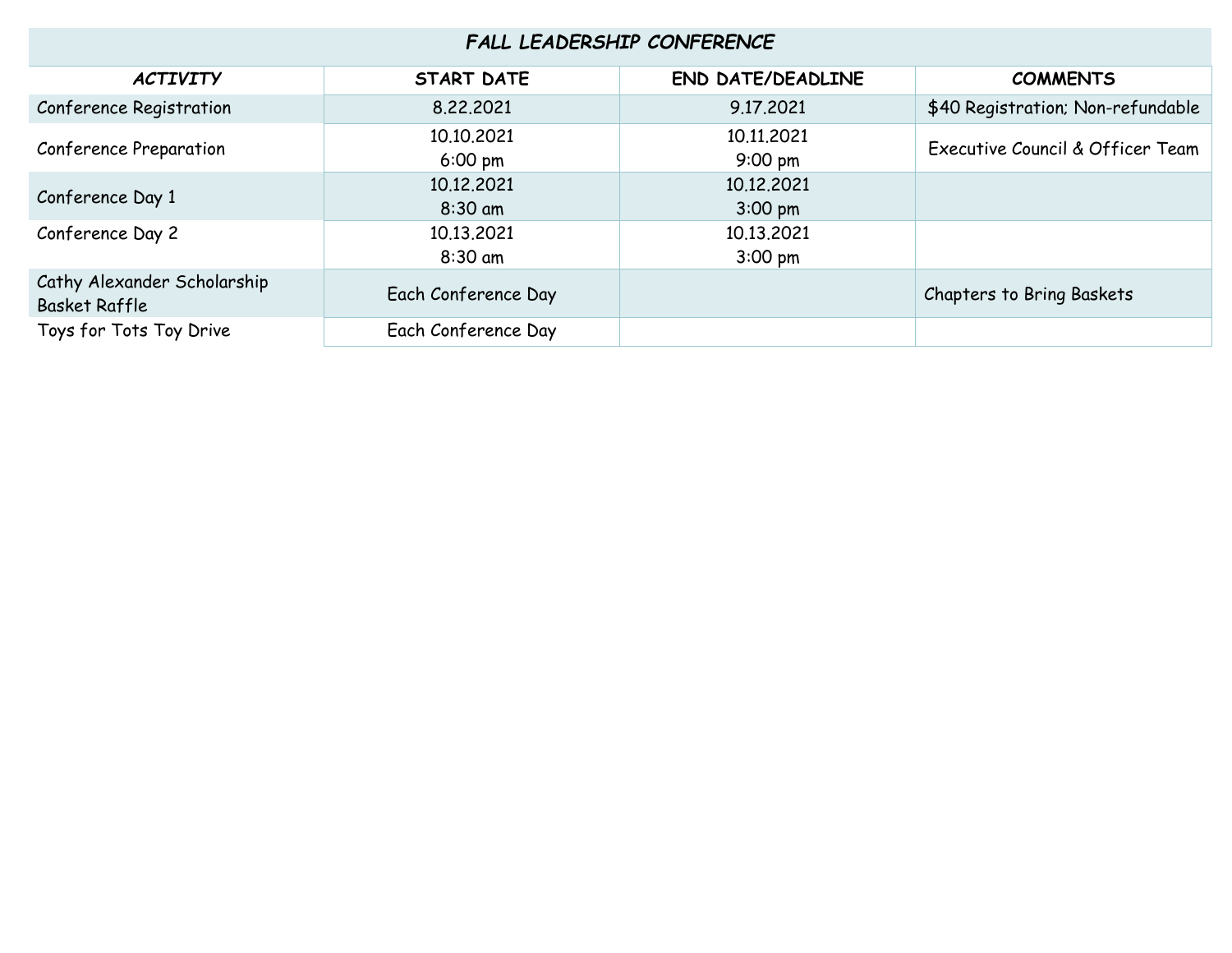| STATE LEADERSHIP CONFERENCE                 |                      |                          |                                                                                                                                             |  |
|---------------------------------------------|----------------------|--------------------------|---------------------------------------------------------------------------------------------------------------------------------------------|--|
| <b>ACTIVITY</b>                             | <b>START DATE</b>    | <b>END DATE/DEADLINE</b> | <b>COMMENTS</b>                                                                                                                             |  |
| Conference Registration                     | 12.01.2021           | 1,21,2022                | \$55 Registration w/o Buffet<br>\$60 Registration w/Buffet<br>Registration Non-refundable                                                   |  |
| Design Contest                              |                      | 1,07,2022                | T-Shirt, Pin, Program                                                                                                                       |  |
| Advisor of the Year Application             |                      | 2.18.2022                |                                                                                                                                             |  |
| Barbara James Service Award                 |                      | 2.18.2022                | This is the deadline for state<br>recognition; the deadline for ILC<br>is May $15^{th}$                                                     |  |
| National Service Project                    |                      | 2.18.2022                | This is the deadline for state<br>recognition; the deadline for ILC<br>is May $15^{th}$                                                     |  |
| State Officer Candidate Application         |                      | 2.18.2022                | Secondary Students                                                                                                                          |  |
| Cathy Alexander Scholarship Application     |                      | 2.18.2022                |                                                                                                                                             |  |
| <b>Online Testing</b>                       | 2,28,2022            | 3.04.2022                | All Competitive Events with a<br>written exam; WILL NOT BE<br>EXTENDED; proctor needed                                                      |  |
| <b>Tallo Upload</b>                         |                      | 3.4.2022                 | Any Competitive Event that<br>requires; refer to event guidelines                                                                           |  |
| <b>Conference Preparation</b>               | 3.16.2022<br>6:00 pm | 3.17.2022<br>11:00 pm    | Executive Council & Officer Team                                                                                                            |  |
| Officer Team Farewell Dinner &<br>Slideshow | 3.17.2022<br>5:00 pm |                          |                                                                                                                                             |  |
| Conference Day 1                            | 3.18.2022<br>7:30 am | 3.18.2022<br>11:00 pm    | Registration<br><b>Educational Symposiums</b><br>Competitive Events (see CE<br>Schedule)<br><b>Opening Session</b><br>Dinner Buffet & Dance |  |
| Conference Day 2                            | 3.19.2022<br>7:00 am | 3.19.2022<br>11:00 pm    | Competitive Events (see CE<br>Schedule)<br>Closing/Awards Ceremony<br>New Officer Installation                                              |  |